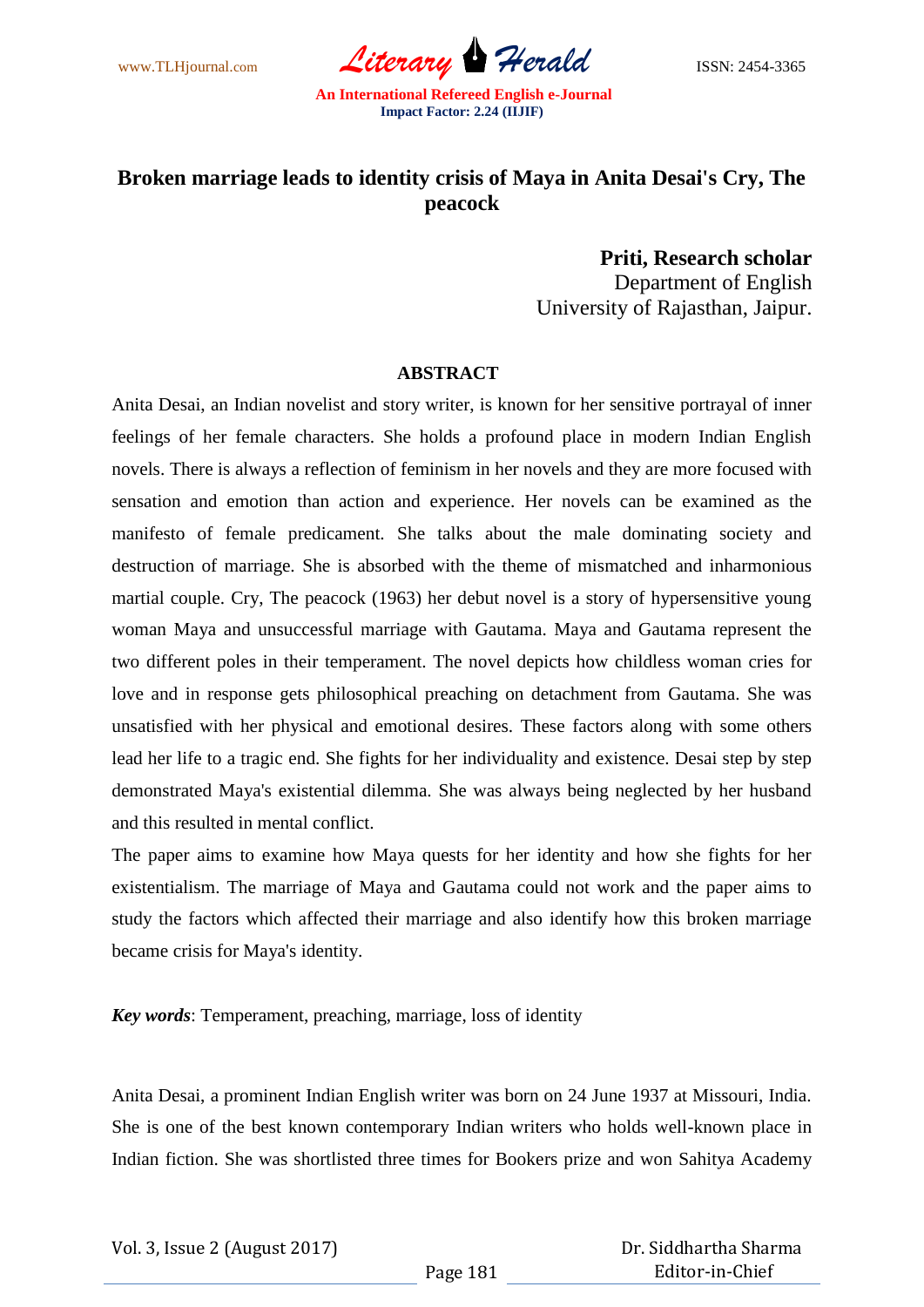

award in 1978 for her novel *Fire on the Mountain*. Her style of writing brought a new tradition in Indian literature as it is less conservative than Indian literature in past. Most of her novels portray man women relationships and its untold sufferings of women. She focuses on personal struggle and problems of contemporary life of Morden Indian couple. She presents the inner feelings of her characters, very sensitively. She gives individually to them. She expresses her own views through her characters. There is always an unsolved mystery in her novels and her protagonists are highly over sensitive, full of emotions, suffers from loneliness and lost in thought. The central theme of most of her fiction is quest for identity, broken marriage, unfulfilled desires and alienation. Her characters often meet to their tragic ends. There is always a feminist aspect in her novels. She speaks through her female characters which are dominated by other characters. She talks about destruction of marriage at the altar and identity crises for female protagonist.

Cry, The Peacock, the debut novel of Anita Desai was published in1963. The novel contains the unusual story of central character Maya, who is haunted with her childhood prophecy of disaster that cannot be averted. The novel is organized presentation of Maya"s psychic state which caused by her unpleasant thought about her death. The differences between her and her husband and their broken marriage are also very vital in the novel. Story deals with mental state rather than physical state. It displays the violent and emotional world of Maya. Her earlier life in her father"s house was soothing, pleasant and happy. But her fairy tale kind of world got shattered soon after her marriage. There are lots of differences between Maya and her husband Gautama. He was fellow advocate with her father and ten year older then her. Maya"s father felt Gautama is perfect match for her. But it was nothing like that for Maya. She was unhappy with her married life because her physical and emotional desires are unfulfilled. Maya was unsatisfied childless women. According to her "There was no bond, no love-hardly any love". The temperament and emotions of Gautama and Maya was totally opposite like South Pole and North Pole. Emotional and sentimental Maya always seeks for love in serious and philosophical Gautama. Whenever she asks for love, he starts preaching her lessons of detachment. Maya"s life became very lonely and alienated.

Childless women often develop her love for pets. This happened with Maya too. Being childless she develops her love for her pet dog Toto and considers it as her child. With the death of Toto, Maya"s dam of emotions got broke. Even at this time where she needs presence of Gautama, he was busy in advocating his cases. Maya was totally frustrated with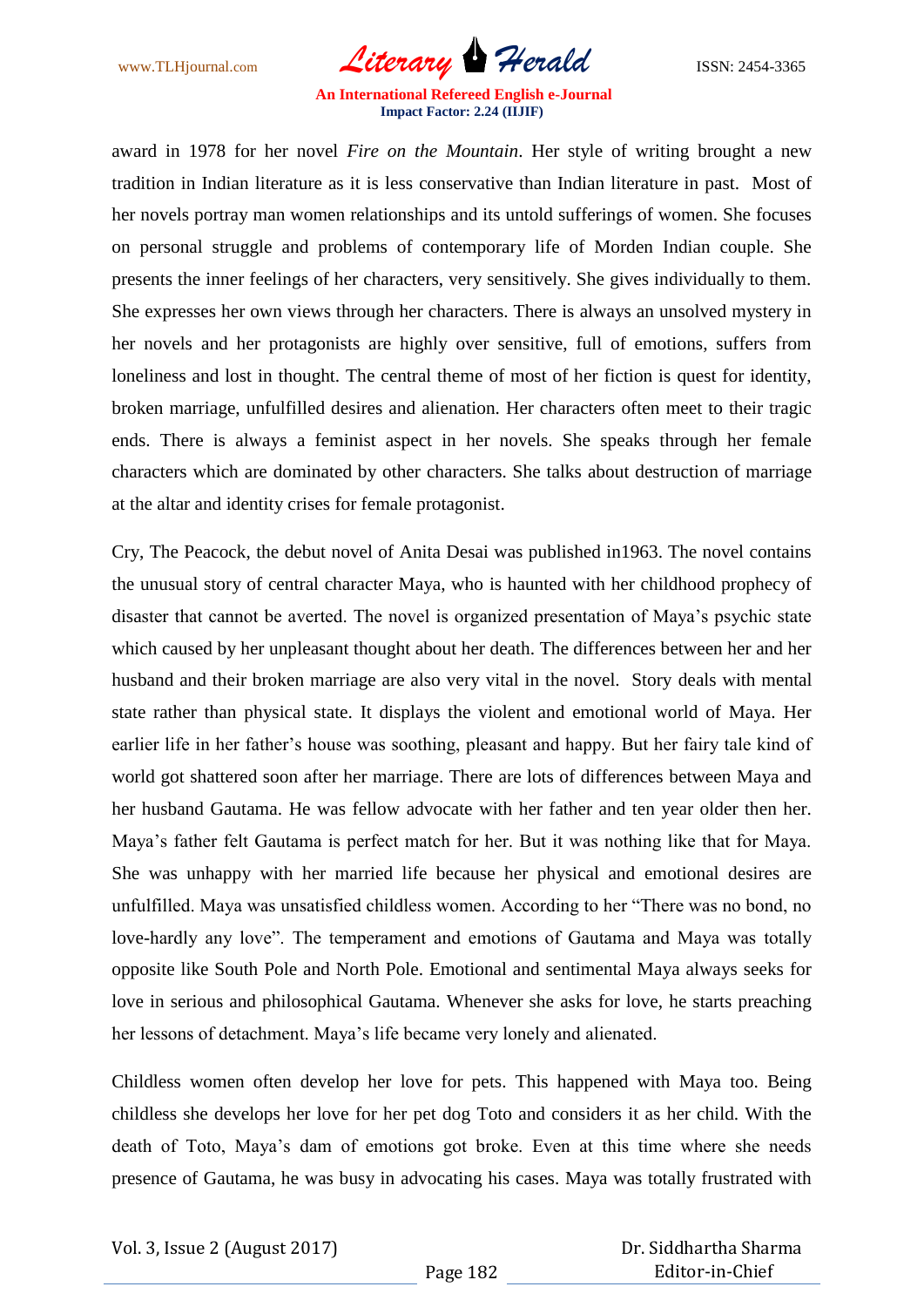

his this kind of attitude. The childhood prophecy of albino astrologer was also a immense cause for Maya"s aggravation. According to his prophecy, in the fourth year of her marriage either she or her husband would die. In the beginning of story, Maya entered in the fourth year of her marriage. Being lover of life, she obsessed with the idea of death.

The story of Maya and Gautama revolves around incompatibility, broken relationship, and lack of understanding of married life. Desai successfully depicted that, only the basic needs like food, cloth, and home is not enough in women"s life. She needs physical and emotional satisfaction. In Maya"s case she is neither satisfied emotionally nor physically. Being motherless, she was a princess for her father. After her mother"s death she became more sensitive towards relationships. She always quest for love. She was getting enough love in her paternal home but situation is totally different in her in-law"s home. She finds herself lonely and leftover, and this resulted in development of her wholesome love towards Toto. Author expressed her feeling as "Childless women do develop fanatic attachment to their pets, they say. It is no less a relationship than that of a women and her child; no less worthy of reverence, and agonised remembrance".

The valley of differences between Maya and Gautama was very wide. They belong to different approach and temperaments. Their marriage was an adjustment rather than involvement and love. Maya was dealing with loveless marriage and communication gap between them was very ample. Maya wants to enjoy life and love it in its all forms. In contrast, Gautama is epitome of asceticism and lack of involvement. Maya is impractical, romantic, sensitive, and passionate, on the other hand Gautama is practical, unromantic, indifferent, and philosophical. The environment in families of Maya and Gautama was also very different. Maya spend a comfortable and unforgettable childhood. Her father loves her utmost. But dream of lifelong loving life got shattered with her marriage with Gautama. The circumstances in his house were totally contradictory. She finds herself ignored, isolated, and alienated. She expresses that in Gautama"s house, no one talks about love and affection. They only discuss about parliament and corruption in government.

Maya always cry for love. She connects her cry, pain and agony with cry of peacock. The peacock in the title and in whole story is highly symbolic. Peacock is the only bird who knows about its death. It knows that the death is the ultimate reality and when it rain, they will die. They gaze at sky to see approaching death from the black clouds. Therefore there is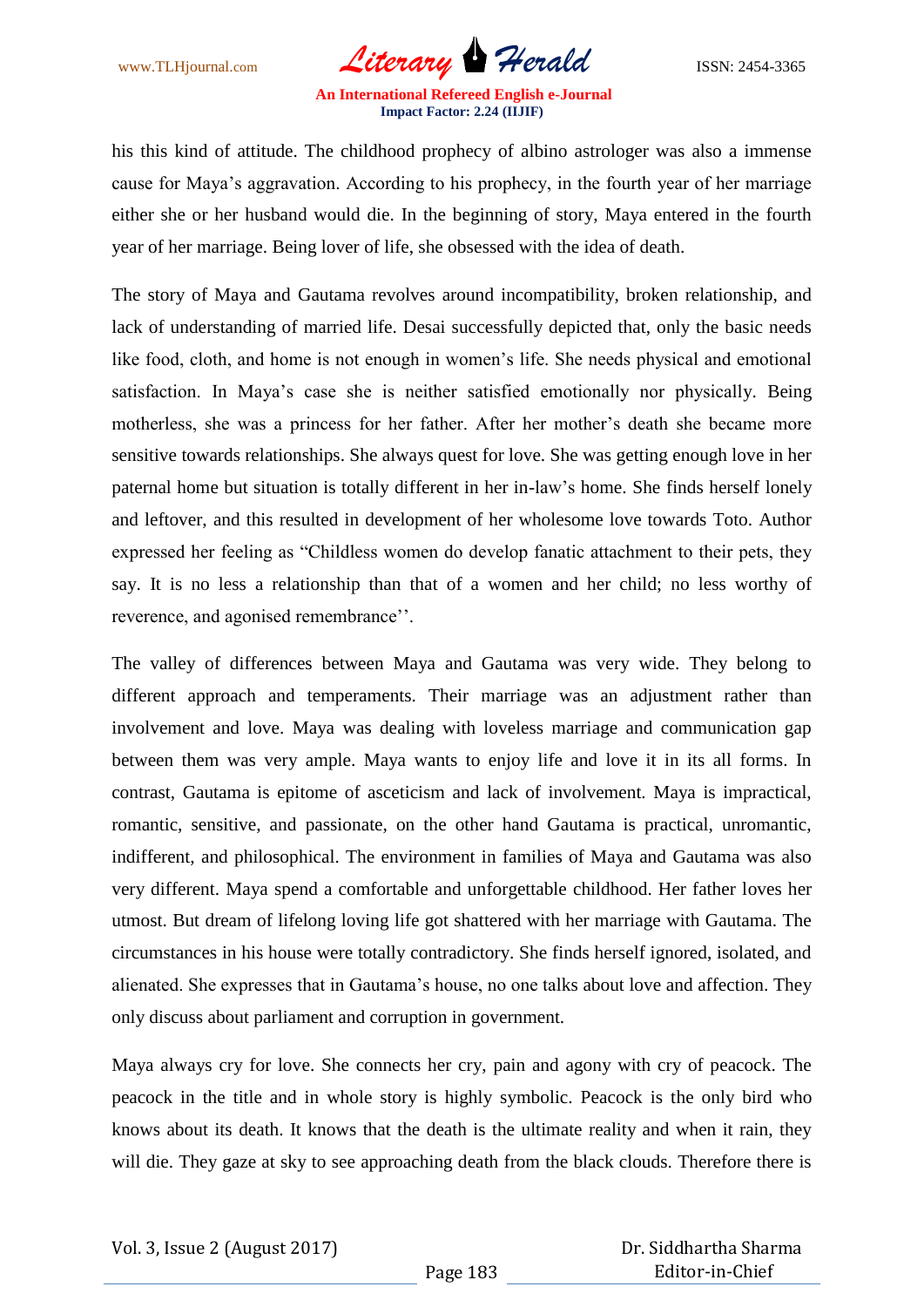

always fear of death in them. According to Anita Desai the voice of peacock- "pia-pia" expresses "lover" and "mio-mio" expresses "I die". Therefore the voice of peacock expresses- "lover I die". They are haunted with the fear of death. In the same way Maya was also haunted with feeling of approaching death. According to astrologer, she or Gautama's death is near. She is deeply in love with life and don"t want to lose it. This fear along with loneliness and death of Toto made Maya insane. With the passage of time, the insanity increased. She thought if only one has to die than why should I? Why not Gautama? She wants to live, and enjoy life. But he was serious and monotonous. There is no meaning of life for him. Finally, in fate of insanity, she pushed Gautama from parapet and after some days, she committed suicide in guilt. Her insanity became the reason for her tragedy.

Maya and Gautama were going through unsuccessful married life. This status leads Maya"s life to identity crises. Identity crises are a psychological state of uncertainty and confusion. In which a person's sense of identity become insecure. In Indian society, even in twenty first century, have a pre-decided list of norms, traditions, rules and regulations for their daughterin-law. But they forget that she also have her own sets of belief, values and individuality. For keeping everybody else happy, and fulfilling their desires, she has to sacrifice her own wishes. She, after marriage, caught with in web of expectations and traditions. Maya, being wife of unloving husband, was suffering from identity crises. Gautama ignores her and treats her like she does not exist. There is no emotional bonding between them. She was discarded and had no identity. She was in search of meaning of her life. Earlier she was a loving daughter but she can never be a loving wife.

To conclude, in Cry, The Peacock, Desai presented the mental state of Maya, a young woman whose unsuccessful married life became hurdle for her identity. The novel displays the contemporary issues of Indian Society. Author successfully deals with the complexities of marital life. The man women relationship is universal issue and she chooses it as her subject matter. Therefore the novel attracted the readers' world widely. The best part is, she allowed hers readers to squeeze out the hidden fate of Maya by their own.